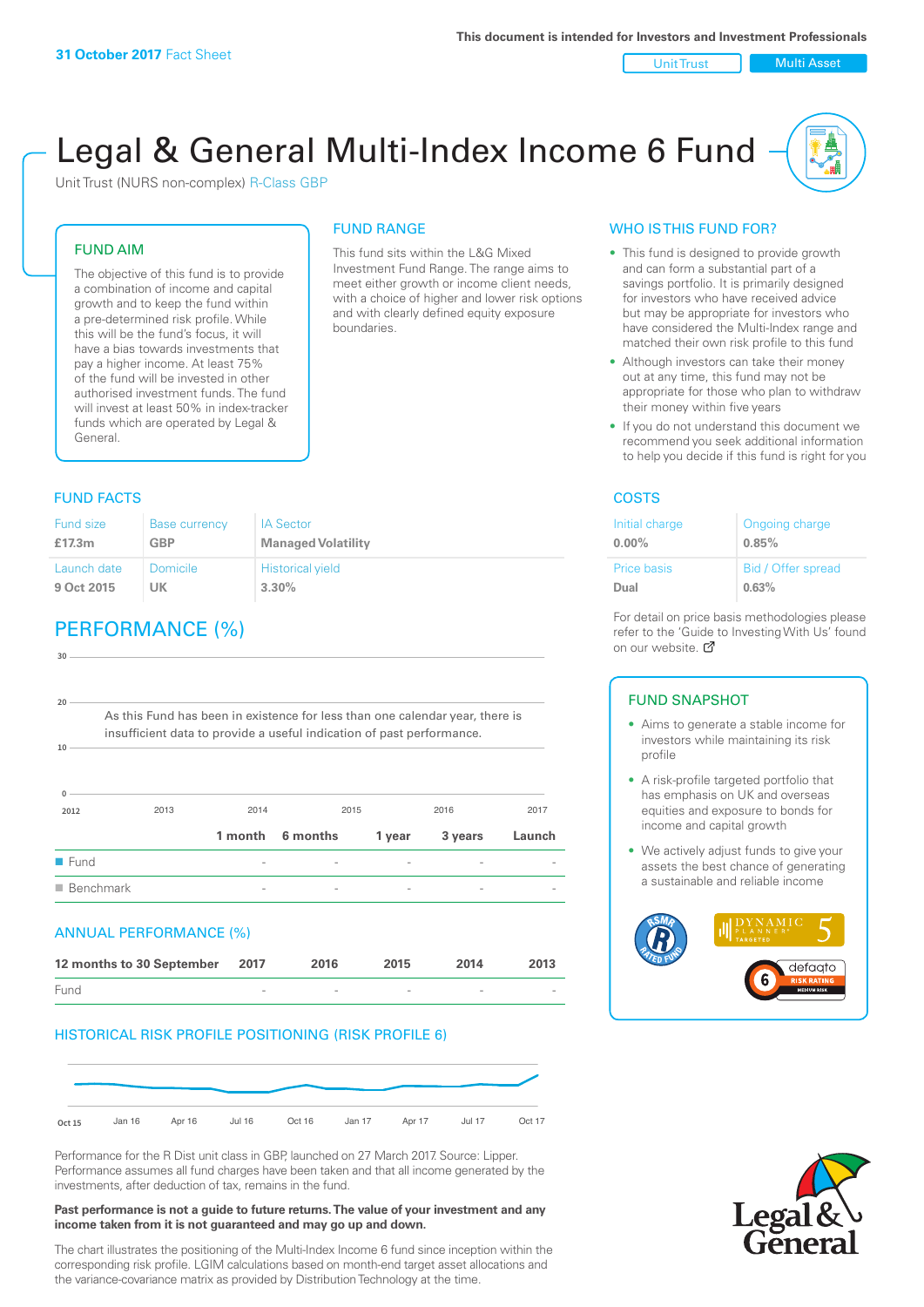### Legal & General Multi-Index Income 6 Fund

Unit Trust (NURS non-complex) R-Class GBP

### PORTFOLIO BREAKDOWN

All data source LGIM unless otherwise stated. Totals may not sum due to rounding.





### FUND MANAGERS

The fund managers have responsibility for managing the multi-index fund range. They are part of the Multi-Asset Funds (MAF) team in LGIM. This team focuses on designing and managing multi-asset funds that are tailored to match the specific objectives of various client types. The team sits within a wider Asset Allocation team which combines both depth of experience with a broad range of expertise from different fields, including fund management, investment consulting and risk management roles.

## TOP 10 HOLDINGS (%)

| <b>L&amp;G UK Index Trust</b>                                    | 9.6 |
|------------------------------------------------------------------|-----|
| L&G Emerging Markets Government Bond (US\$) Index Fund           | 8.0 |
| L&G Emerging Markets Government Bond (Local Currency) Index Fund | 7.8 |
| iShares UK Dividend UCITS ETF                                    | 7.2 |
| L&G US Index Trust                                               | 6.8 |
| L&G High Income Trust                                            | 6.3 |
| <b>L&amp;G Pacific Index Trust</b>                               | 6.3 |
| L&G European Index Trust                                         | 5.9 |
| <b>LGIM Global Corporate Bond Fund</b>                           | 5.0 |
| <b>LGIM Sterling Liquidity Fund Class 1</b>                      | 4.9 |